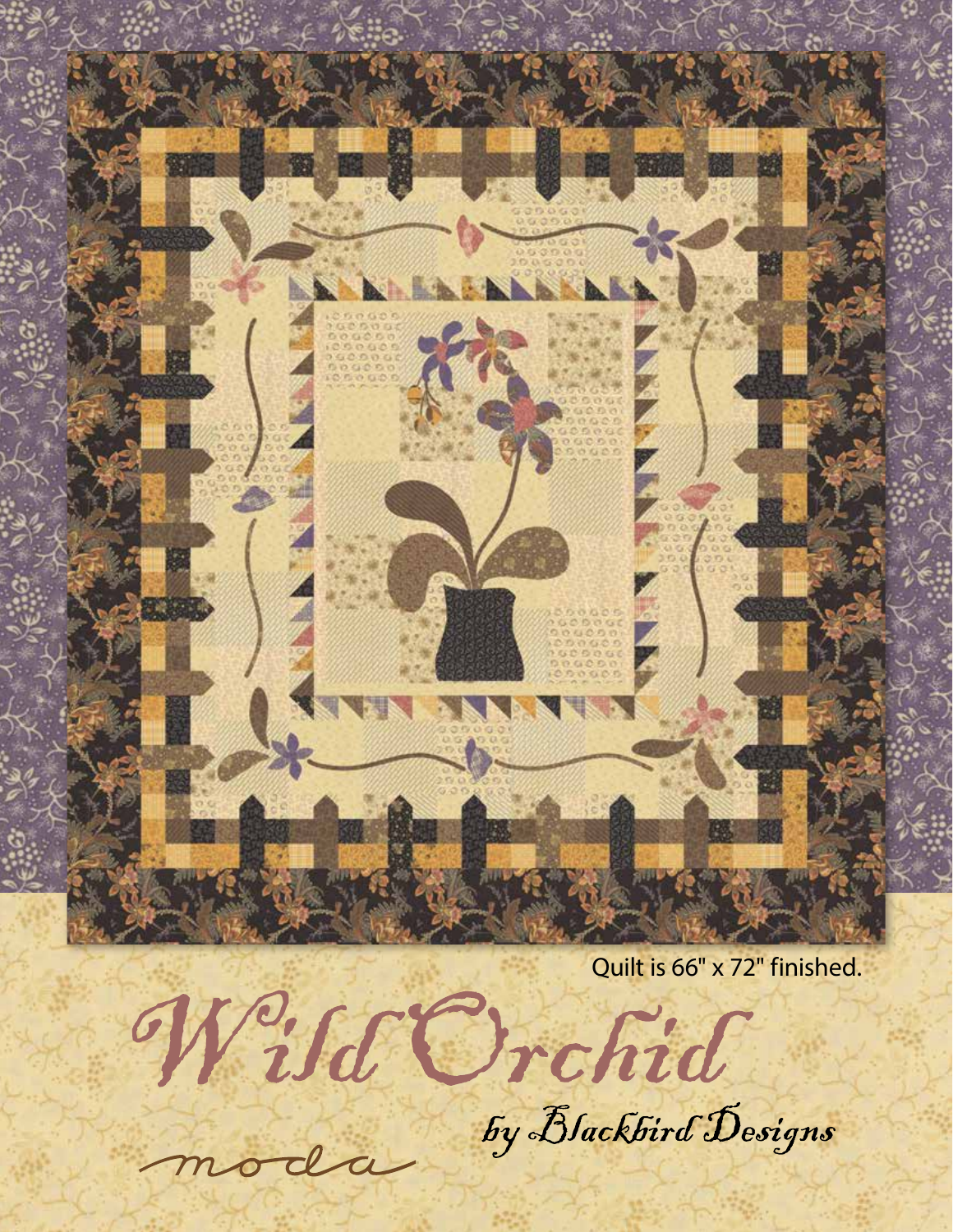

Quilt is 66" x 72" unfinished.

### **Cutting**

### **Golds–6 Fat Eighths**

From the Fat Eighths, cut a total of  $8-2\frac{1}{2}$ " x 21" strips for strip sets cut a total of  $20-2\frac{1}{2}$ " squares for corner units cut a total of 9–3" squares for half triangle squares Use the remainder for appliqué

## **Pinks and Purples–9 Fat Eighths**

From the Fat Eighths, cut a total of 12–3" squares for half triangle squares Use the remainder for appliqué

# **Blacks and Browns–8 Fat Quarters**

From the Fat Quarters, cut a total of 8–21/2" x 21" strips for strip sets 14–21/2" x 21" strips From the strips, cut  $30-2\frac{1}{2}$ " x  $6\frac{1}{2}$ " rectangles for fence posts and 12–21/2" squares for border 11–3" squares for half triangle squares Use the remainder for appliqué

## **Creams–6 – 7/8 yard pieces**

From the 7/8 yards, cut a total of 8–61/2" x width of fabric strips From the strips, cut 48-6½" background squares 4–21/2" x width of fabric strips From the strips, cut  $8-2\frac{1}{2}$ " x 21" strips for strip sets  $4-1\frac{1}{2}$ " x width of fabric strips From the strips, cut  $2-1\frac{1}{2}$ " x  $26\frac{1}{2}$ " and

2-11/2" x 301/2 strips

- $60-1\frac{1}{2}$ " squares for fence post tops
- 31–3" squares for half triangle squares
- 4–21/2" squares for corners

**Final Border and Binding** *Cut length of the fabric. See diagram below.*

- 2–61/2" x 661/2" strips
- 2–61/2" x 601/2" strips
- $4-2\frac{1}{2}$ " x length of fabric strips

Sew the strips end-to-end to make the binding.



*Use ¼" seams. Press in the direction of the arrows in the diagrams.*

### **Construction**

**1** Center Appliqué<br>
(A) Arrange and sew 5 rows of 4 assorted cream 6½" squares. Press the rows in alternating directions. Join the rows.





Center is now 241/2" x 301/2" unfinished.

(B) Add 1½" x 30½" cream strips to the center sides, add  $1\frac{1}{2}$ " x  $26\frac{1}{2}$ " cream strips to the top and bottom.





Center is now 261/2" x 321/2" unfinished.

(C) Use the enclosed templates, to cut the center orchid from assorted prints. Use your appliqué method of choice to appliqué the orchid.



Quilt is now 261/2" x 321/2" unfinished.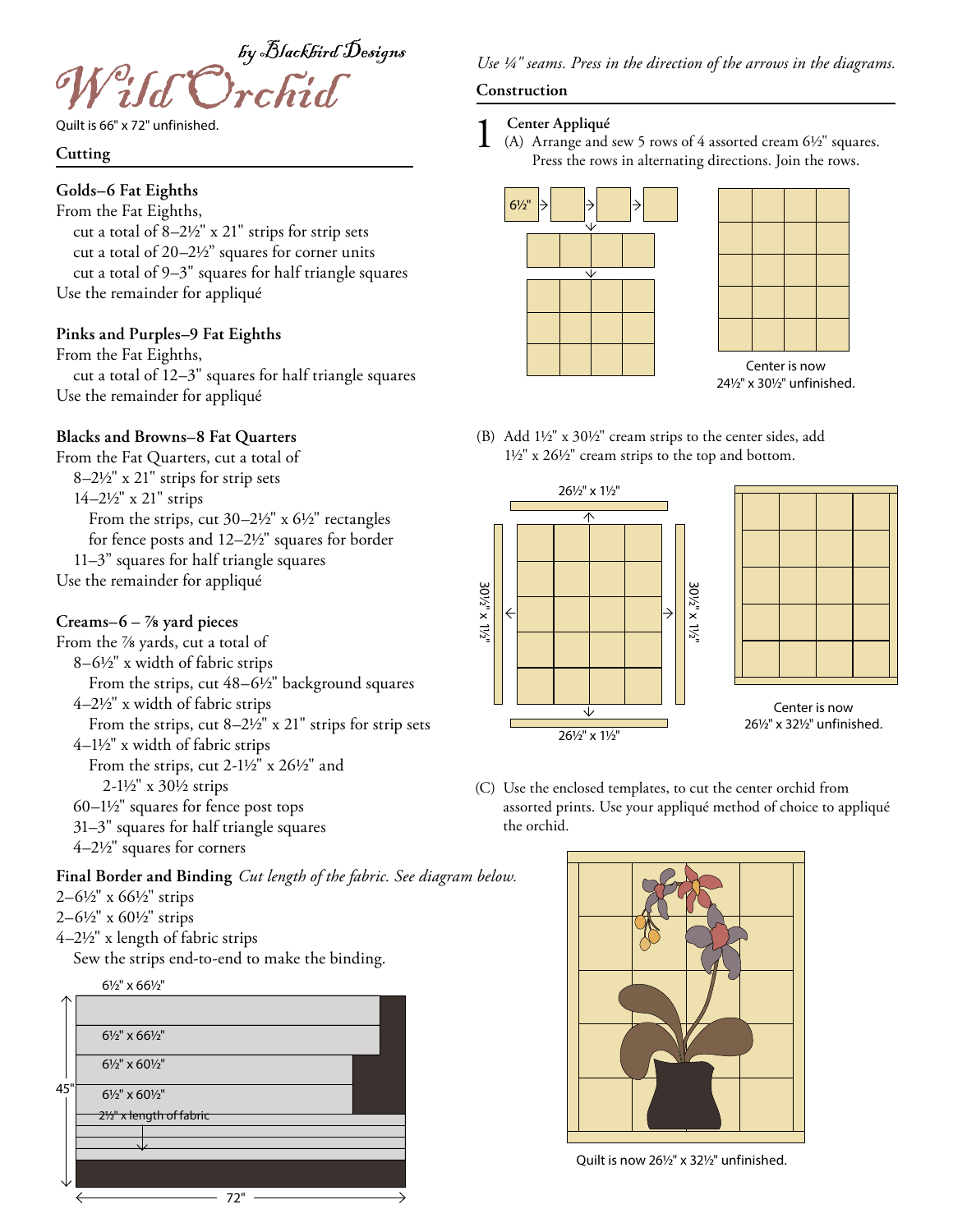2 **Half-Triangle Squares (HTS)** <br>3 **Appliqué Border** <br>3 **Appliqué Border** <br>3 **Appliqué Border** <br>3 **Appliqué Border** wrong side of 31–3" assorted cream squares. Layer a marked 3" cream and 3" dark square right sides together. Sew 1/4" from both sides of the diagonal line. Cut on the drawn line. Press to the dark to reveal 2 triangles. Trim to 2%" x 2%". Make 62.



Half-Square Triangles 27/8" x 27/8" unfinished Make 62.

(B) Arrange and sew the 16 HTSs in a column as shown. Make 2. Sew to the quilt sides. Arrange and sew the 15 HTSs in a row as shown. Make 2. Sew to the top and bottom.



Quilt is now 301/2" x 361/2" unfinished.

(A) Arrange and sew the  $6-6\frac{1}{2}$ " assorted cream squares in a column as shown. Make 2. Sew to the quilt sides. Arrange and sew the  $7-6\frac{1}{2}$ " assorted cream squares in a row as shown. Make 2. Sew to the top and bottom.





(B) Use the enclosed border templates to cut the orchids, buds, leaves, and vines from assorted prints. Use your appliqué method of choice to appliqué the border.



Ouilt is now 421/2" x 481/2" unfinished.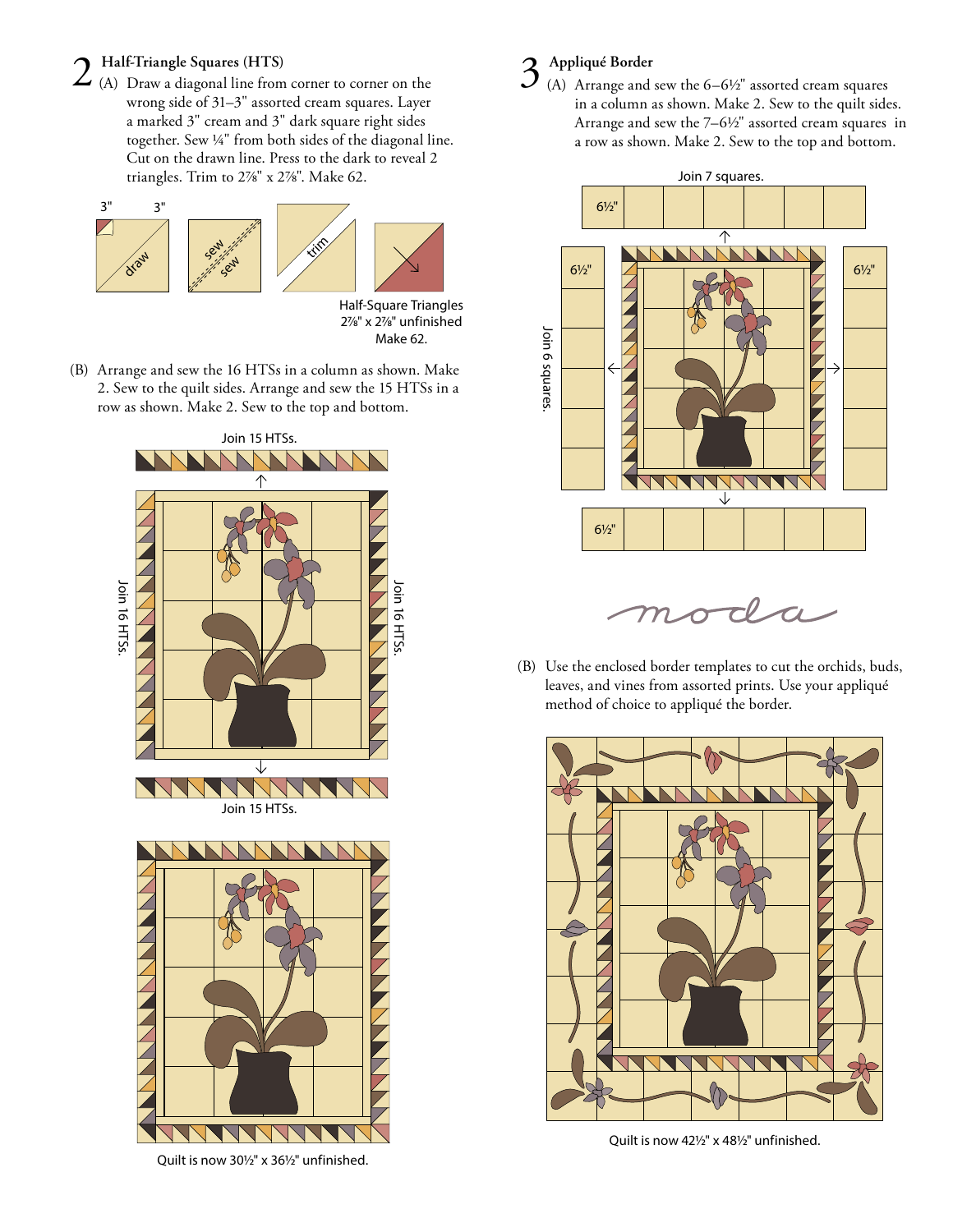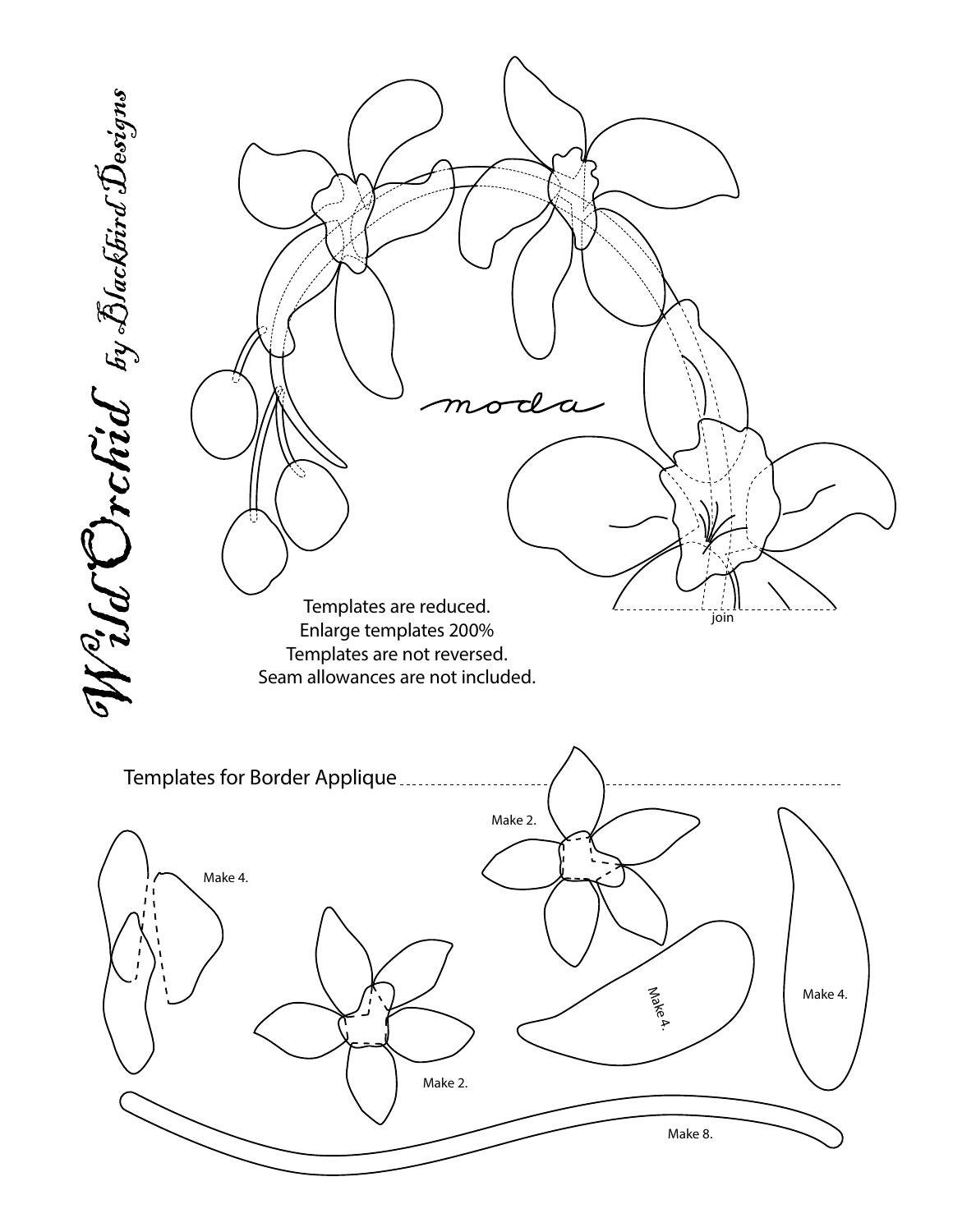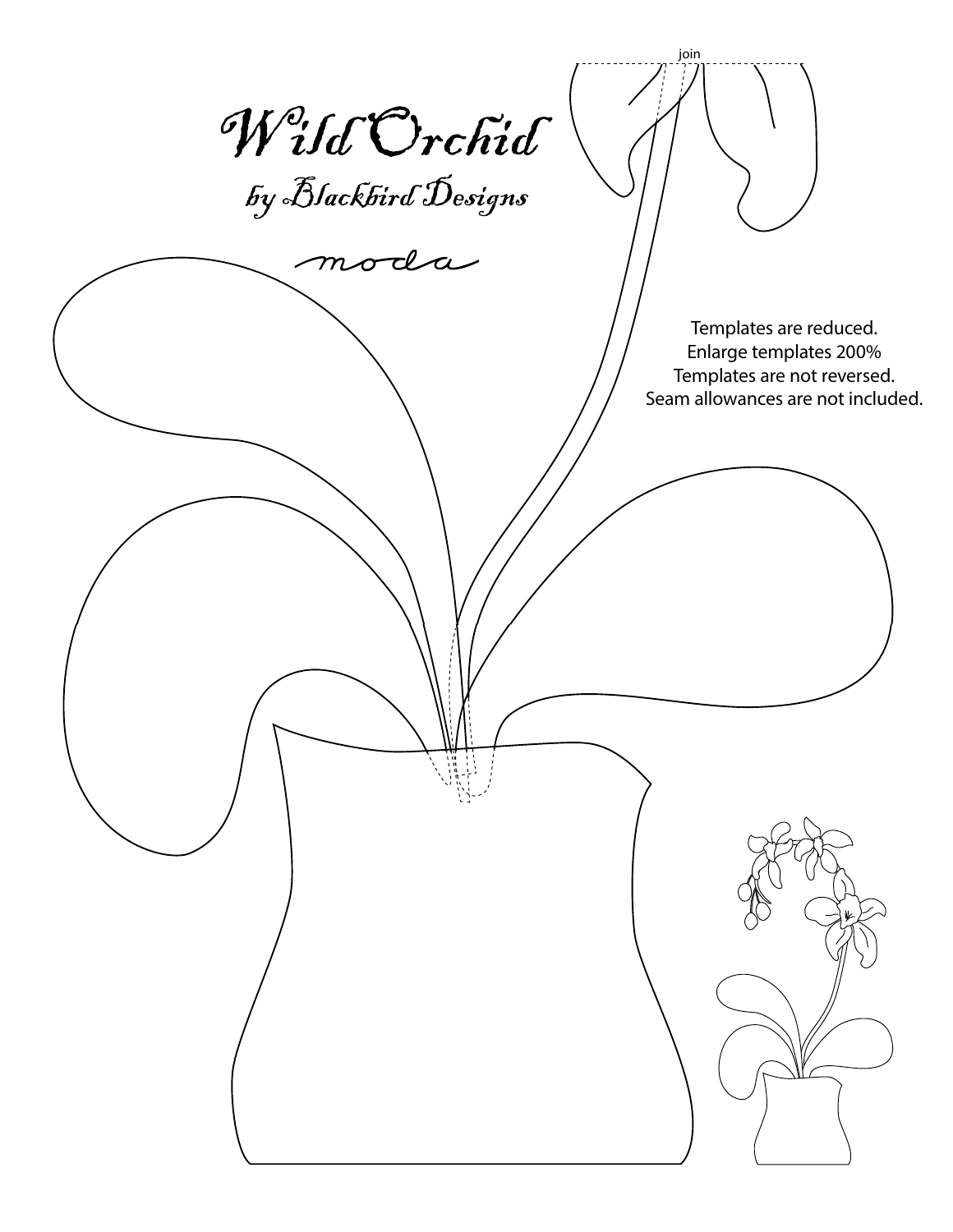$4 \nvert_{\text{(A) join } 1-2\frac{1}{2}^{\text{''}} \times 21^{\text{''}}}$  assorted cream,  $1-2\frac{1}{2}^{\text{''}} \times 21^{\text{''}}}$  assorted brown or black, and 1–21/2" x 21" assorted yellow strip as show to make 1 strip set. Make 8 strip sets. Cut 8–21/2" wide segments from EACH strip set. Cut 60.

| $2\frac{1}{2}$ x 21" |         |
|----------------------|---------|
| $2\frac{1}{2}$ x 21" |         |
| $2\frac{1}{2}$ x 21" |         |
| Make 8 strip sets.   | Cut 60. |

(B) Draw a diagonal line from corner to corner on the wrong side of 60-1½" assorted cream squares. Layer a marked 1½" cream and  $2\frac{1}{2}$ " x 6½" brown or black rectangle right sides together as shown. Sew on the diagonal line. Trim 1/4" from the sewn line. Press to reveal the triangle. Repeat with another  $1\frac{1}{2}$ " marked cream square on the same rectangle as shown. Make 30 fence posts. Sew a segment to both sides of the post. Make 30 fence units.



(C) Arrange and sew 5-21/2" assorted yellow squares,  $3-2\frac{1}{2}$ " assorted brown or black squares, and  $1-2\frac{1}{2}$ " assorted cream square in 3 rows as shown. Join the rows. Make 4 corner units.





Corner Unit  $6\frac{1}{2}$ " x  $6\frac{1}{2}$ " unfinished Make 4.

(D) Join 8 fence units as shown, Make 2. Sew to the quilt sides. Join 7 fence units and 2 corner units as shown. Sew to the top and bottom.







Quilt is now 541/2" x 601/2" unfinished.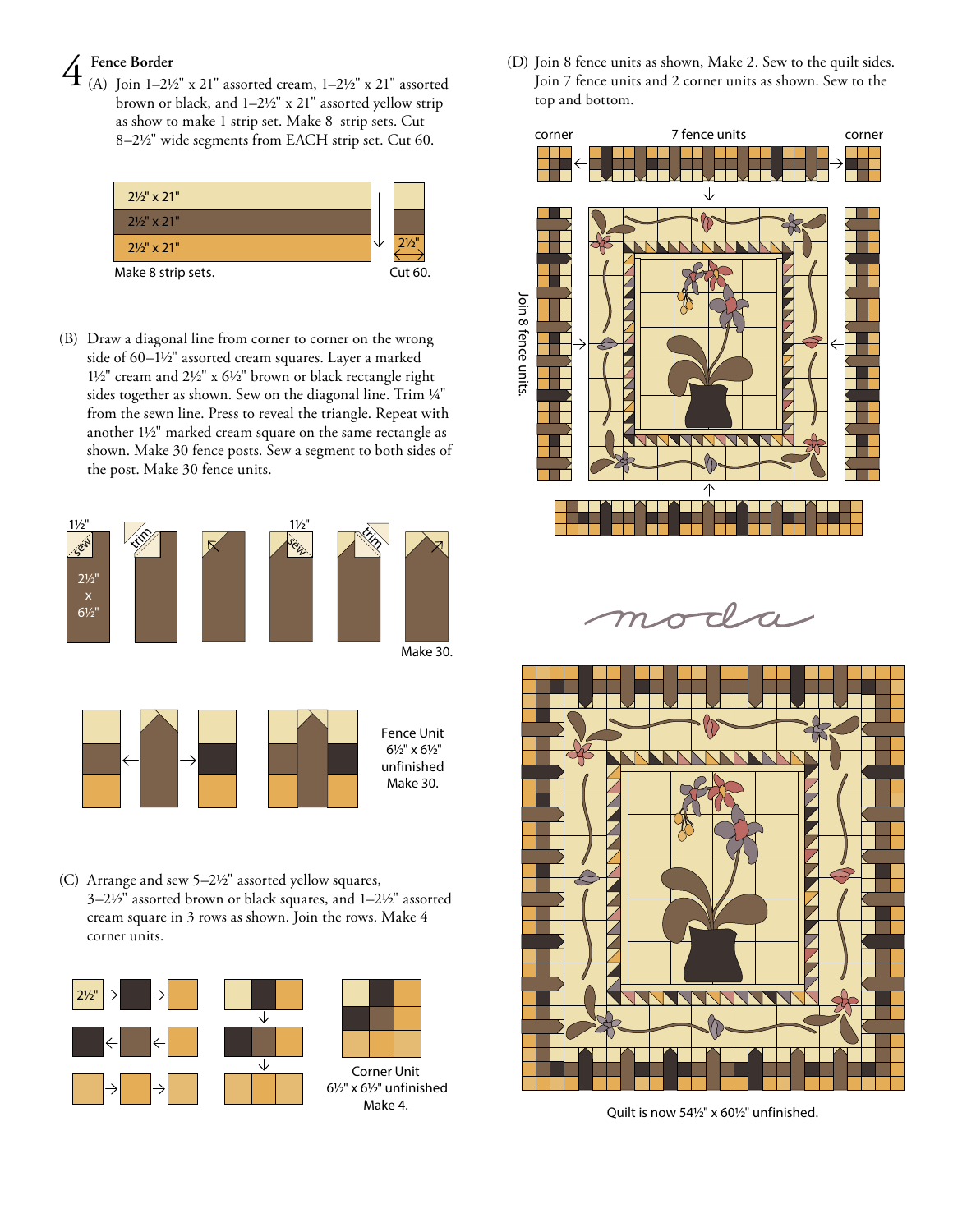5 Final Borders<br>
Add the 6<sup>1</sup>/<sub>2</sub>" x 60<sup>1</sup>/<sub>2</sub>" final borders to the quilt sides. Press toward the borders. Add the  $6\frac{1}{2}$ " x  $66\frac{1}{2}$ " final borders to the top and bottom. Layer, quilt, and bind.



Quilt is 66½" x 72½" unfinished.

moda